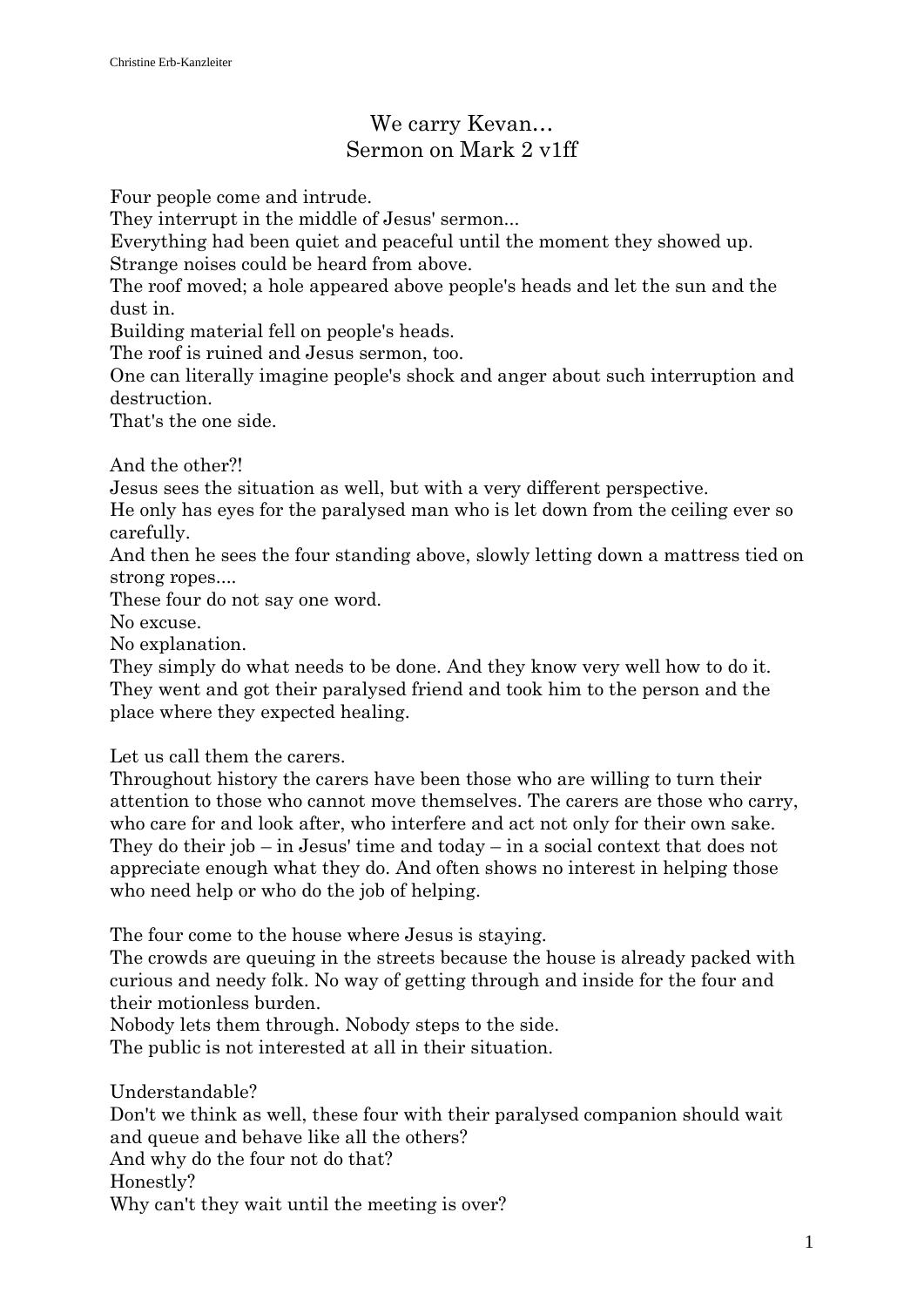One or two hours more or less in a life that has always been limited – what difference does that make?

For how many years must this man have already been paralysed? Can't he wait another couple of minutes?

Apparently not!

It seems, the four cannot wait and what is more: they do not even want to wait.

Their main interest is at all times – to create publicity and generate discussion. A discussion about the values of society.

And the question occurs:

What importance do the paralysed, the sick, the disabled and non-efficient have in our society? ...in our religion? …in our churches?... in the politics of our countries?

And how do we value them and the work and commitment of those who care for them and live with them?

That is what they deal with every day. And in this situation they express a provoking attitude.

They have no other choice but to provoke! Otherwise the so-called healthy society would never realise and admit to how much disinterest they demonstrate and how superficial they are.

If one has good legs there is little motivation or need to get to know what it might feel like to be paralysed.

Handicapped people are so used to being turned away, overlooked and neglected. The burdened and disabled and those who care, know the experience of not being seen...

The only way they can think of to bring some changes into the hopeless situation is to choose public demonstration. They turn to the public with a problem and a burden that most of the time is simply ignored...

They can't afford to get paralysed themselves by the rejection they experience from the so-called healthy people, but must act in the face of it.

And here is the point at which I would like to tell you a second story… one which happened just recently and got lots of public attention in the social media. I came across it on facebook. A friend had shared the story. I saw it and it touched my heart…

The little youtube film is called "We carry Kevan".

It begins with thirty-year-old American Kevan Chandler explaining about his illness.

Kevan has Spinal Muscular Atrophy.

This is an illness you are born with. Muscles of the person affected become weaker and weaker… in some cases in a very short span of time, in some cases only very slowly.

Generally, the muscles most affected are those near the shoulders, hips, thighs and upper back. Muscles used for breathing and swallowing may also be affected. Eventually the person ends up in a wheelchair and worst case, in the final stage without the ability to breath him- or herself.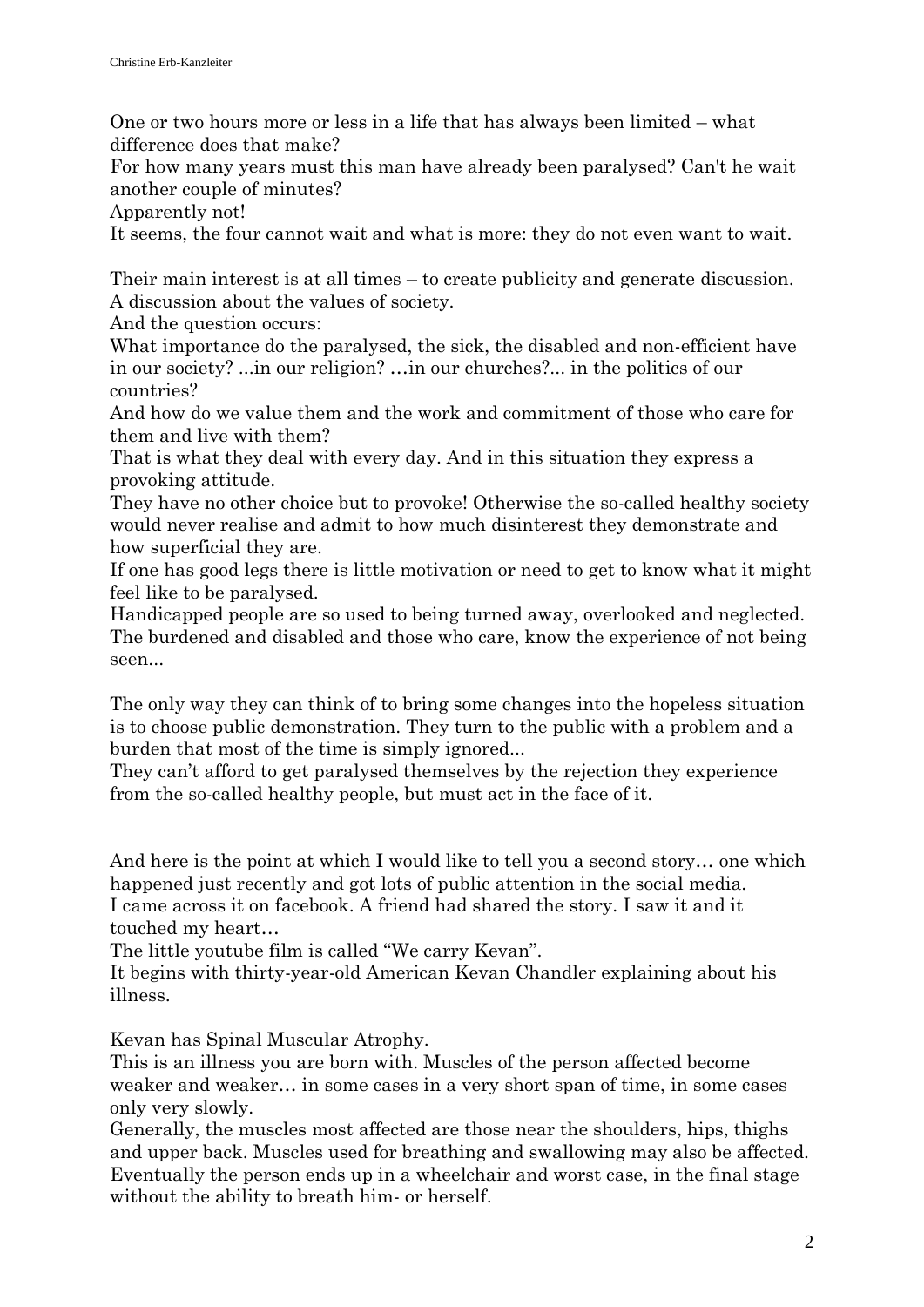The film on Kevan begins with a text saying:

"… spinal muscular atrophy patient Kevan Chandler does have a team of friends that are helping him travel Europe on a trip which soon got the name "We Carry Kevan."

Kevan wanted more for himself than to be bound to his wheelchair and to only go where his disabilities limited him.

He knew he couldn't do it alone.

While one day he and his 4 friends were all together, they came up with an extraordinary solution to give him exactly what he wanted.

To help Kevan be able to backpack around the world, Kevan became the backpack.

Together, they designed a backpack that allowed Kevan to be strapped in with feet and arm holders and even a neck rest to keep Kevan's head up, and started they the "We Carry Kevan" movement.

Each member of the traveling group of friends takes turns carrying 65lb Kevan to each destination, giving him the chance to go to places often inaccessible to wheelchairs.

By traveling to places like Paris to see the Eifel tower, hiking the English countryside, Kevan is fulfilling his dream and also inspiring others to help those who are limited as well.

The three-week journey ranged from cobblestone streets in bustling cities to hikes through the countryside, which entailed hopping fences and cutting through forests — all made possible by the backpack.

At the moment, Kevan is writing a book about his experiences.

"We Carry Kevan" started off as a simple acknowledgement of many places not being wheelchair accessible, and was turned into an innovative and adventurous lifestyle.

A lifestyle where exclusion of any kind is not accepted, a life style full of flexibility and imagination to open all doors and places at all times. The missing ramps no longer impede progress nor do the stony mountain paths hinder, but the friends who can get round the obstacles without building or removing anything by simply carrying their friend, make all possible.

Often ill and disabled people are encouraged or even forced to live lonely lives. They are excluded and organised away… They are given machines to cope on their own. What kind of coping is that, I ask. What kind of life?

What does this state about our society when we make our plans for the disabled without using the assistance of human beings, of family and friends?

Kevan's famous words at the end of the little youtube film are:

"Friends make the impossible possible.

With their help my dreams could be fulfilled.

And we could go anywhere and do whatever we wanted to do

without having to think about accessibility.

The greatest thing of all was that we got onto this adventure as best friends."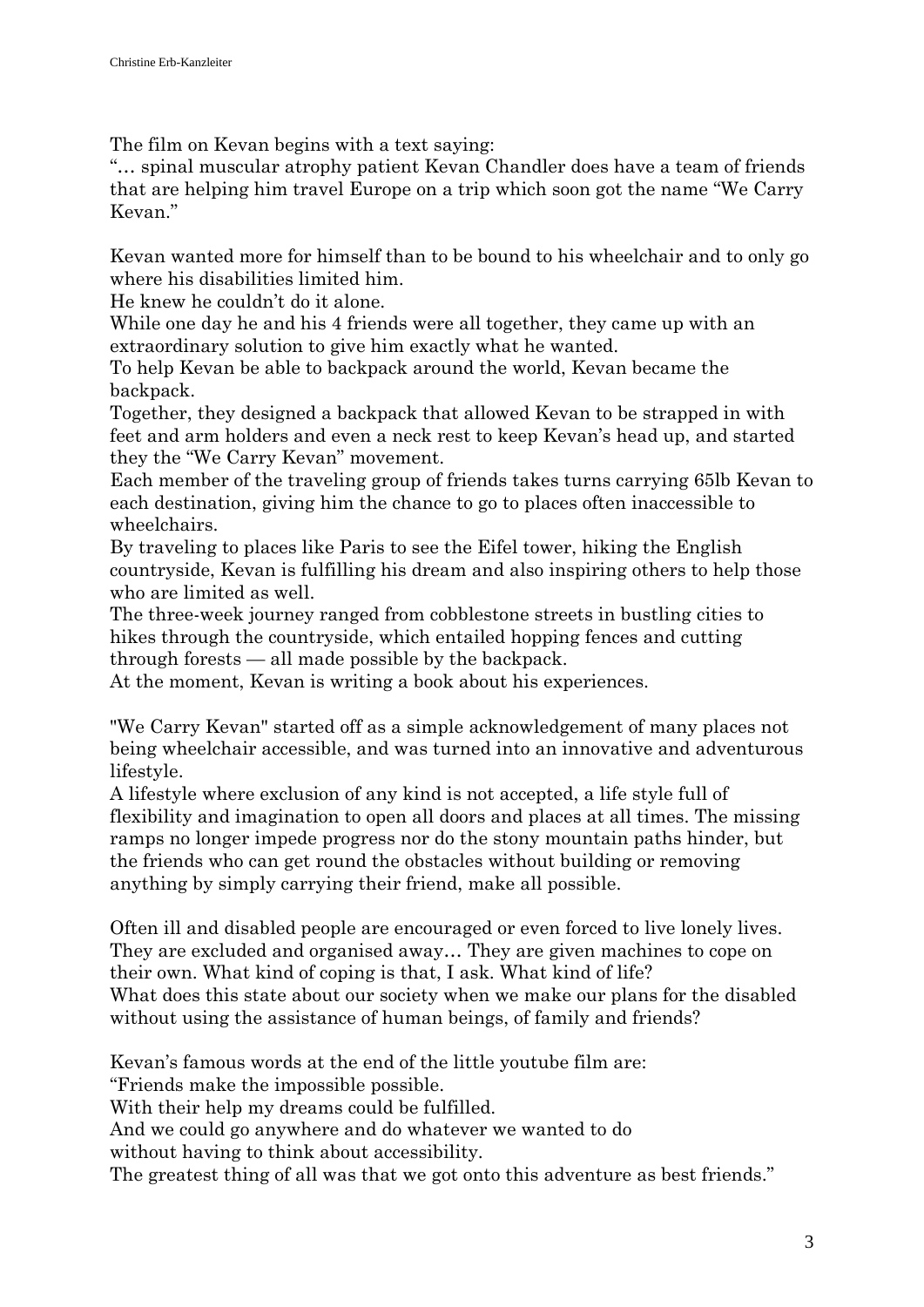(And even though the whole trip was very demanding to all of them, they got out of it as best friends too!)

"We want to spread the idea that accessibility is not ramps and automatic doors and elevators, but people helping people!

With the help of my friends I am not defined by the wheelchair and its limits.

When my friends help all the world is accessible to me.

We can't do this alone, whether it is a trip or it is life.

We need each other!" says Kevan, the man with the muscular disease...

Back in our Bible story Jesus sees and reacts to the man and his carrying friends. "When Jesus saw their faith"… we read in verse 5.

In Jesus' eyes this is faith.

What they are doing, how they have been acting – this is faith!

Jesus turns to the paralytic.

He looks at him full of empathy and deep understanding: there lies a paralysed man on a mat, a grown-up person with the eyes of a frightened child.

Jesus looks at him and the first thing he says is: "Son..." – the first word spoken in this story.

A word full of love and care, indicating relationship.

One can easily imagine Jesus saying these words in a way which the disabled person has not experienced often in his limited life.

It overwhelms him.

It penetrates him all through his suffering body. He can physically sense a difference and he immediately feels a remarkable change.

Somebody is talking to him in such a way that he can feel accepted. He is respected. He feels appreciated.

"Son...", Jesus says to the paralysed man. "Your sins are forgiven."

That is unexpected... they had been thinking of all sorts of things but not of these words.

"Stand up, use your own legs. You are able to walk.

Be free from your sins. Be free from the fear. Feel protected and supported and dare to attempt to live a new life.

Let nobody ever paralyse you again, but go home and be open to God's enabling presence in your life. Stand up!"

"...and he stood up, and immediately took the mat and went out before all of them."

Healing seems to happen in a couple of moments only.

But this is not all.

What happens to the paralysed man is the end of a long process of healing that had started when four people decided to care for him, to carry him and his burden and share their lives with him.

Such healing, healing of body and soul, can often take years.